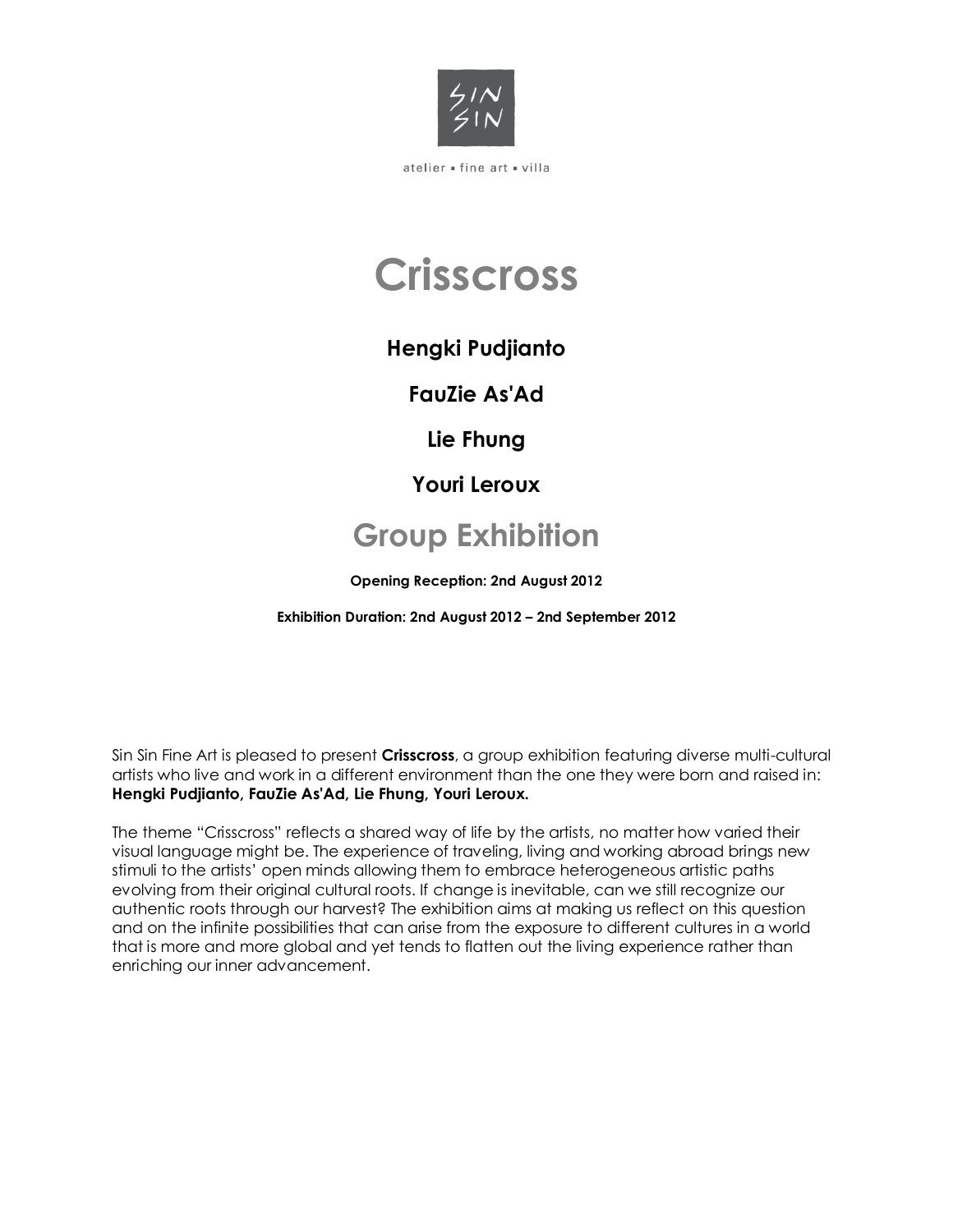

### **The artists:**



**Deep Conversation Conversation Long Gone** Acrylic and pencil on canvas Acrylic and pencil on canvas<br>100 x 100 cm, 2008 90 x 180 cm, 2008 100 x 100 cm, 2008



**Hengki Pudjianto Hengki Pudjianto** 

**Hengki Pudjianto** was born in Surabaya but he has been working and living in Bali. A self-taught artist, his inspiration included modern masters like Paul Klee or Jean-Michel Basquiat. However, his new works have developed towards semi-figurative or semi-abstract forms with colors that seem to glow from within, widening his visual vocabulary and broadening his skills. Individual emotion is translated by Hengki into something more universal so that the spectator can connect with him and his art by sharing his impressions about human relationships. Nature and soul expression are the main themes characterizing his work.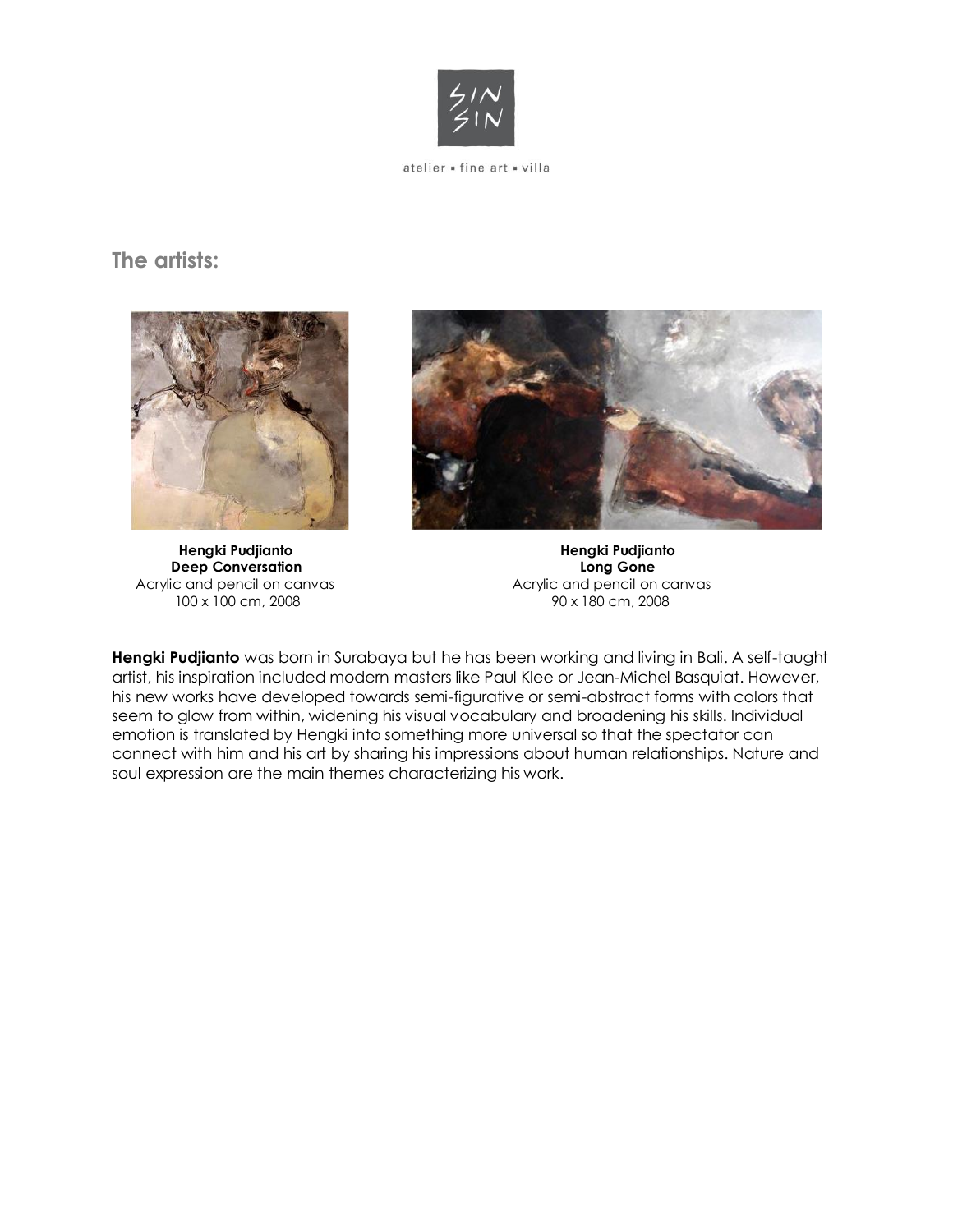





 **FauZie As'Ad FauZie As'Ad Sign-fiction The Things that Like Whatever You Think** Acrylic on canvas and a server a server a converted and acrylic on canvas 140 x 120 cm, 2008 36 x 36 cm, 2009-2010

FauZie As'Ad is an Indonesian artist, a graduate from Indonesian Art Institute Yogyakarta who has made Liechtenstein his home since 1995. He's been exhibiting worldwide and is currently actively involved in various art workshops, symposiums and artist exchanges around the world. FauZie's belief that "Art is an International language for human beings to exchange emotions and express universalities" is conveyed throughout his energetic work.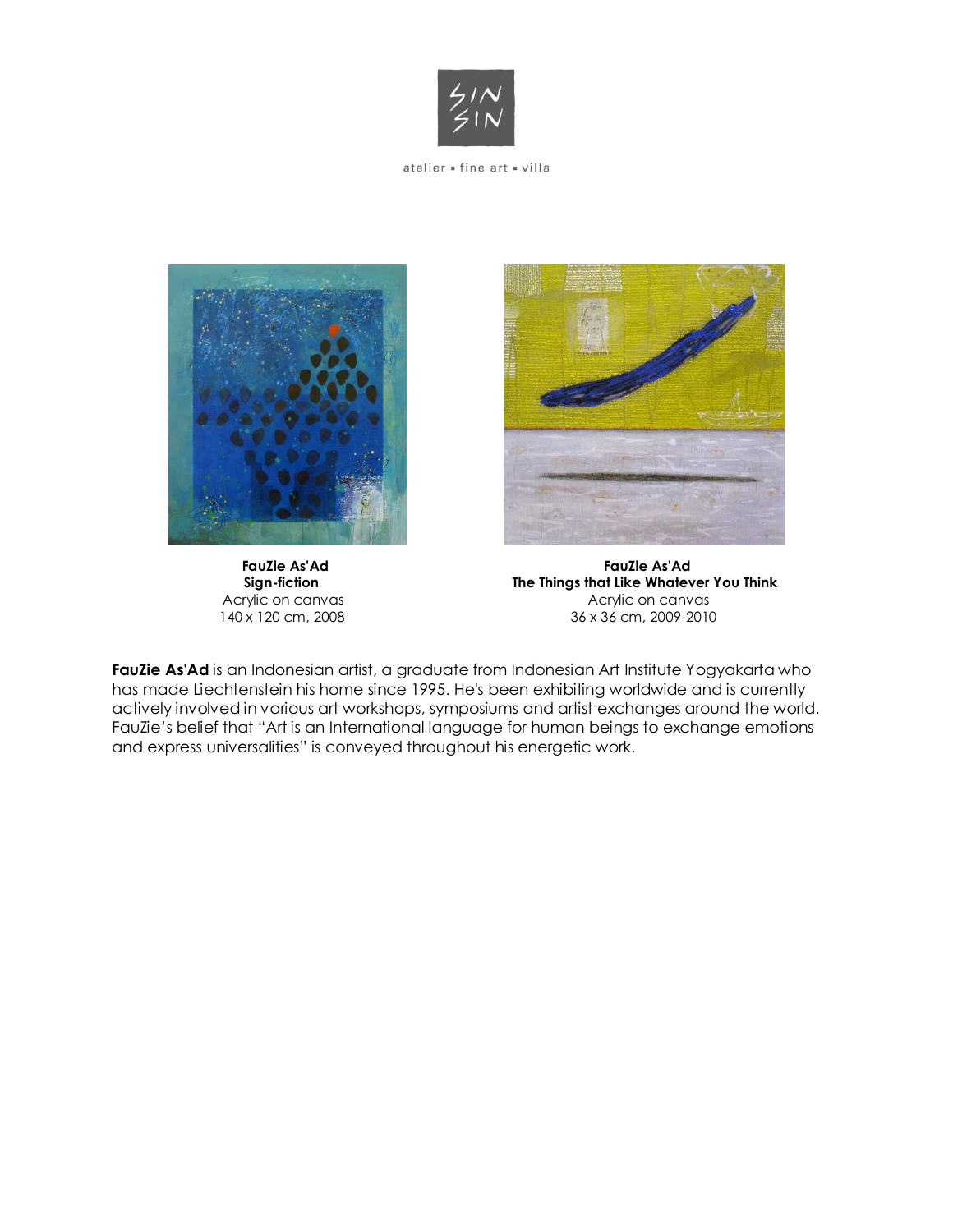



**Hidden Growth I** Acrylic on canvas, wire, thread, archival quality prints on paper with protective matte glass and wooden frames Approx. 150 x 200 x 90 cm for the whole installation, 2009

**Lie Fhung** is a Hong Kong based Indonesian mixed-media artist. She graduated from the Institute of Technology of Bandung (Indonesia). Fhung thrives in exploring new territories and crossing boundaries. She investigates personal versus public subject matters working with diverse materials from porcelain to paint to wire and digital prints. For Fhung, creating art is a way to introspect, investigate and explore things in and around her – and, eventually, to share the results with the public.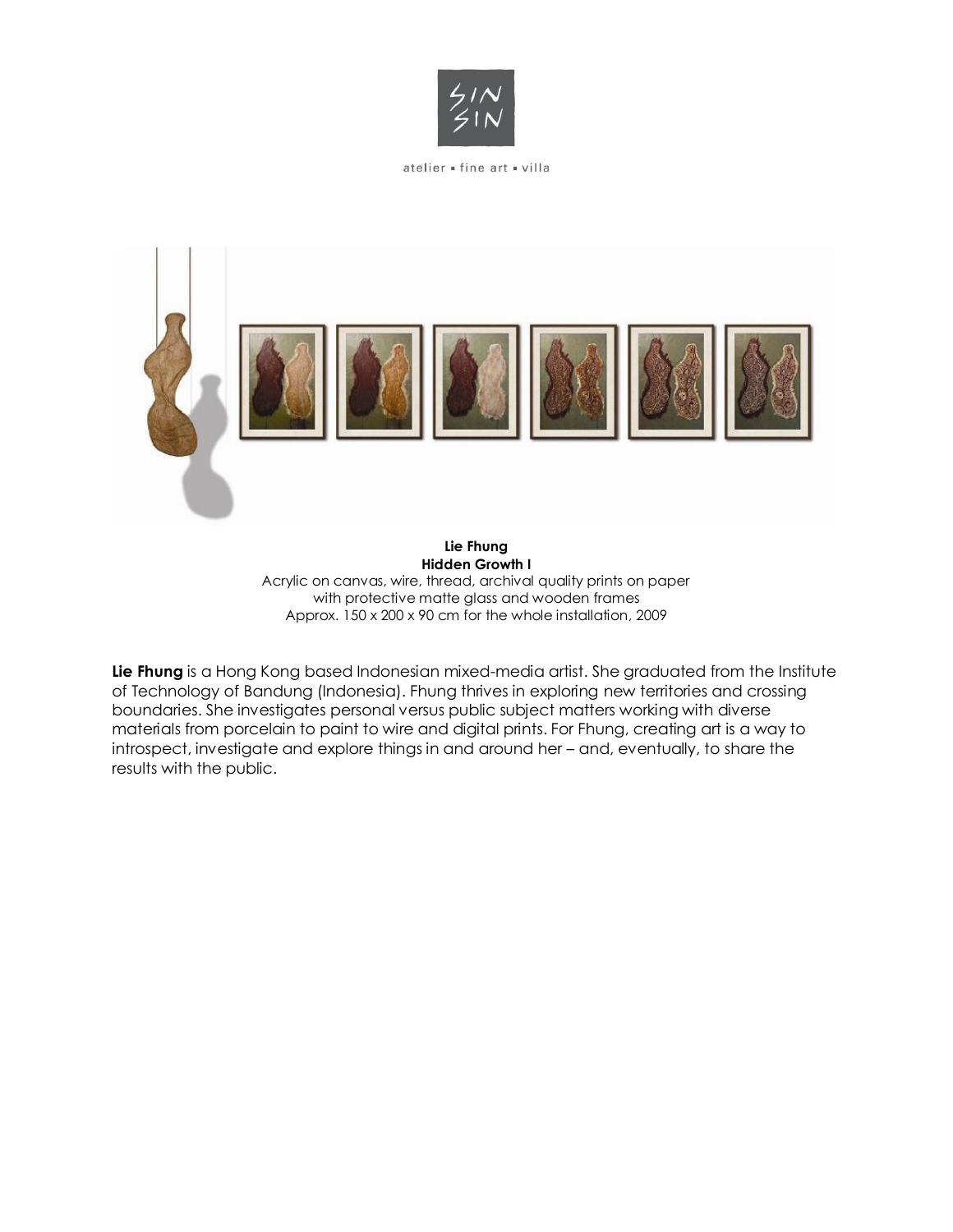



Mixed media on canvas



 **Youri Leroux Youri Leroux Sans Titre**<br>**Mixed media on canvas** 130 x 97 cm, 2010 146 x 114 cm, 2010

Youri Leroux, is currently living in Belgium, however he comes from the North of France - a region whose landscapes have animated so many artists. In early 2001, encouraged by art lovers and the success of his paintings, he left his job as an architect to devote himself to his art. His work has evolved over time concentrating on four main themes: eroticism and the sensuality of the female body, geometry penetrating literature which

eventually evolved into literature expressed through new forms of writing and finally a desire of freedom expressed through travel.